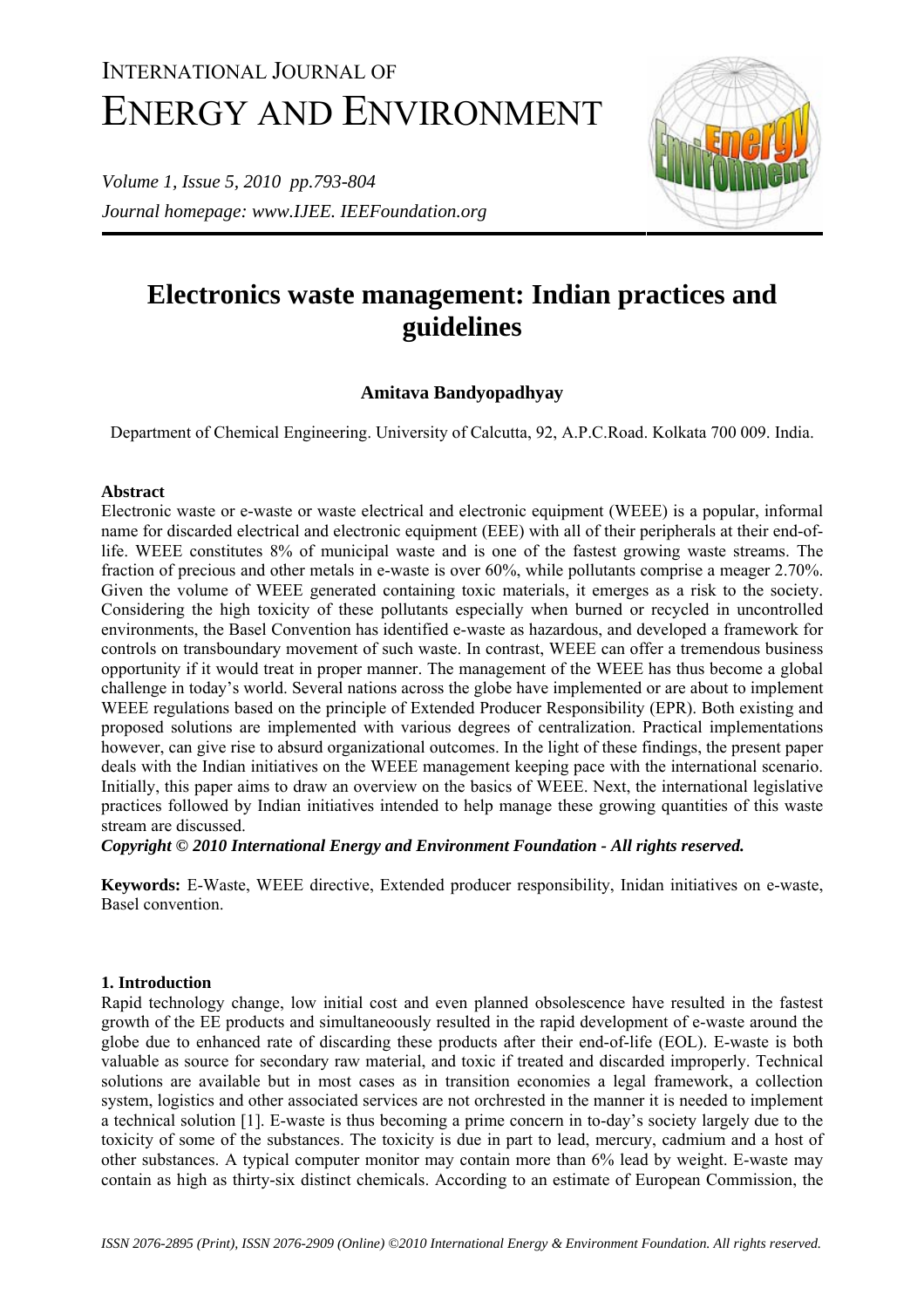total amount of waste in Europe is expected to increase by about 45% between 1995 and 2020. This forecast has led to the development of European waste strategy based on three categories - waste prevention, recycling and reuse and environmentally sound disposal [2]. A flurry of research has been undertaken in the recent past on the sustainability of practices like "recycling and reuse" covering various types of packaging waste [3–5]. All these studies reported so far were based on single component waste stream, for instance, aluminium packaging or PET bottles. It is a matter of great uncertainty now as to whether similar conclusions can also be drawn for more complex waste stream like e-waste or not. The complexity in composition of each item in the e-waste stream makes it difficult for recycling. This is further augmented with the sparse user-friendly viable recycling methods. For example, poly brominated flame retardants (PBFRs) are widely used in plastics meant for the electrical and electronic equipment (EEE). Due to presence of halogens in PBFRs these plastics are difficult to recycle. The growth of this waste stream can be generally attributed to the paradigm shift from an industrial society to an information technology based society with ever increasing use of information and communication technology (ICT) based devices in particular. According to Cui [6], the production of electrical and electronic equipment (EEE) is one of the fastest growing areas. Hence, the amount of WEEE is also increasing very fast - in Europe, at an expected rate of at least 3% to 5% per year and is putting enormous pressure on all institutions involved in the end-of-life (EOL) management of electronic devices. The quantum of WEEE generated constitutes one of the fastest growing waste fractions, accounting for 8% of all municipal waste [7]. These facts have led to vigorous action among legislative bodies across the globe.

Due to poor environmental standards and working conditions in developing countries of transition economy, e-waste is being exported to these countries for processing in violation of the Basel Convention. As a couter measure several countries like Switzerland, Sweden, Belgium, Holland, USA, Norway, Canada, Japan, Australia have formulated their own regulations for e-waste management [8–10] while 25 Member States of the European Union (EU) follow EU Waste Electrical and Electronics Equipment (WEEE) Directive (Hieronymi, 2004). The principle of all these regulatory approaches is the Extended Producer Responsibility (EPR) manifested with a command and control for its enforcement. Extended Producer Responsibility (EPR) is a relatively new and market-oriented regulatory instrument. The Organization for Economic Cooperation and Development defines it as "an environmental policy approach in which a producer's responsibility, physical and/or financial, for a product is extended to the post-consumer stage of a product's life cycle" [11]. Application of EPR for the original equipment manufacturers (OEMs) of EEE is certainly appropriate. However, the feasibility analysis has to be carried out prior to finalization of the policy by the regulatory authorities. It is prudent to carry out an economic analysis since the policy under question ought to have considerable cost impacts of the different institutional system designs. Detailed economic analysis includes actual actions and activities in e-waste recycling practices. Such concerns were missing in the case of the WEEE directive in the European Union [12].

In India, there is no legislation for the management of e-waste at present excepting inclusion of a few items of WEEE under the Hazardous Wastes (Management and Handling) Amendment Rules, 2008 [13]**.**  An attempt has therefore, been made in this article to give an overview of the basics of the e-waste, highlights of the EU, WEEE Directives and finally the Indian initiatives. While discussing legislative issues it would be prudent to discuss the Swiss regulation as a priori as Switzerland is the first country in the world to enforce the e-waste regulation.

#### **2. What is electronic waste or e-waste or waste electrical and electronic equipment (WEEE)?**

E-waste is a popular, informal name for discarded and EOL EEE comprising Information and Communication Technology Equipment, Home Electrical Appliances, Audio & Video Products and all of their peripherals. The standard definition of electronic waste or e-waste does not seem to be available in the existing literature. However, according to UNEP [14] "*e-waste is a generic term encompassing various forms of electrical and electronic equipment (EEE) that are old, end-of-life electronic appliances and have ceased to be of any value to their owners"*. This is by far the reasonably best definition of ewaste as of now. A practical definition of e-waste is "any electrically powered appliance that fails to satisfy the current owner for its originally intended purpose".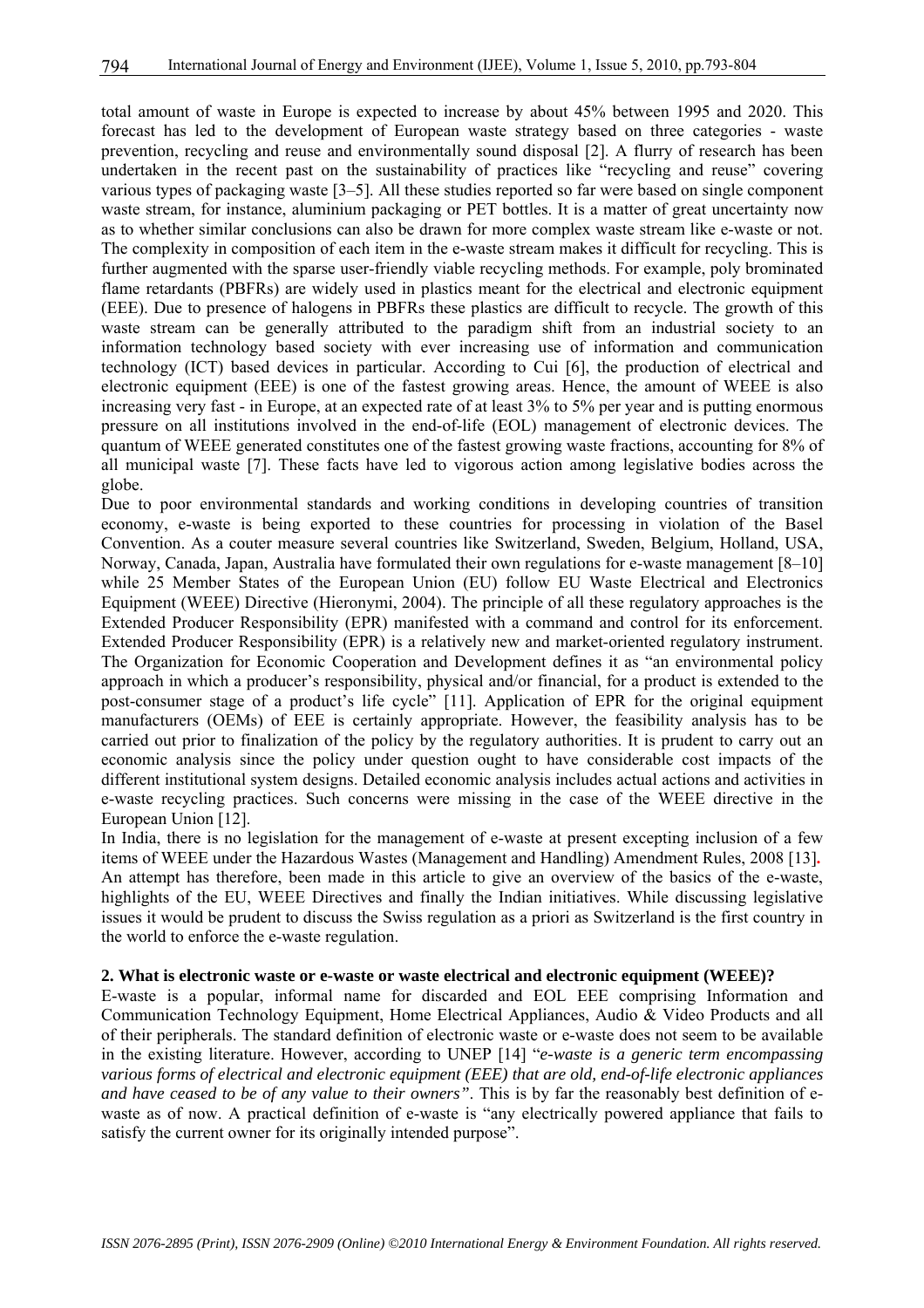#### **3. WEEE categories**

WEEE consists of the ten categories (Table 1) per the definitions in the EU Directive 2002/96/EC [2]. Of the ten categories listed in Table 1, Categories 1 to 4 account more than 95% of the WEEE generated.

#### Table 1. WEEE Categories [2]

| <b>Sl</b> | <b>Category</b>                                                                           | Label           |
|-----------|-------------------------------------------------------------------------------------------|-----------------|
|           | Large household appliances                                                                | Large HH        |
|           | Small household appliances                                                                | Small HH        |
|           | IT and telecommunications equipment                                                       | <b>ICT</b>      |
| 4         | Consumer equipment                                                                        | CE              |
|           | Lighting equipment                                                                        | Lighting        |
|           | Electrical $\&$ electronic tools (with the exception of large-scale stationary industrial | $E$ & $E$ tools |
| 6         | tools)                                                                                    |                 |
|           | Toys, leisure and sports equipment                                                        | <b>Toys</b>     |
|           |                                                                                           | Medical         |
| 8         | Medical devices (with the exception of all implanted and infected products)               | equipment       |
| 9         | Monitoring and control instruments                                                        | M & C           |
| 10        | Automatic dispensers                                                                      | Dispensers      |

#### **4. WEEE composition**

WEEE is a complex mixture of Ag, Au, Pd and Pt as precious metals; Cu, Al, Ni, Sn, Zn, Fe as base metals; Hg, Be, Pb, Cd, Cr(VI), As, Sb, Bi as metals of concern; halogens and combustibles [plastics/flame retardants] [15] many of which are toxic. It is, however, extremely difficult to present a generalized material composition for the entire e-waste stream since EEE is composed of various materials with wide range of physico-chemical characteristics. In general, six categories of materials are, therefore, reported in most of the studies to complete the inventory, such as ferrous metals, non-ferrous metals, glass, plastics, pollutants and others. "Pollutants" find a position in these categories to transpire the polluting behaviour of the WEEE matrix in reality. When WEEE is disposed off or recycled in an uncontrolled manner, the level of "pollutants" become significantly higher. Besides toxic materials, ewaste also contains considerable quantities of valuables in the form of precious metals. Recycling of such wastes, thus assumes significant importance from the commercial standpoint.

Iron and steel constitute the major fraction in the WEEE materials to the tune of 47.9% as against the plastics as second largest component constituting to about 20.6% [16]. The non-ferrous component contributes to 12.7% of which Cu weighs 7%. A similar breakup indicating the material composition is found in the e-waste recycled by Swiss Association for Information, Communication and Organization Technology (SWICO) / Swiss Foundation for Waste Management (S.EN.S) recycling system in Switzerland [17] wherein total metals account for 60.20% and plastics to the tune of 15.21%. The plastic content in WEEE can be understood from the generic plastic resins those were sold in electrical and electronic sector in the US in significant quantities in 1995 [18]. Approximately seventeen such plastic resins sold were: Acrylic mostly Polymethyl Methacrylate (PMMA), Acrylonitrile Butadiene Styrene (ABS), Epoxy (EP), Phenol Formaldehyde (PF), Polyacetal (POM), Poly Amide (PA), Poly-Carbonate (PC), Poly-Carbonate (PC) / Acrylonitrile Butadiene Styrene (ABS) Blend, Polyethylene (PE), Polyethylene Terephthalate (PET), Polybutylene Terephthalate (PBT), Unsaturated Polyester (UP), Polyphenylene Ether (PPE) / High-Impact Polystyrene (HIPS) Blend, Polypropylene (PP), Polystyrene (PS) (including HIPS), Polyurethane (PU) and Polyvinyl Chloride (PVC).

The six most commonly used resins in EEE were PS  $(29\%)$ , ABS  $(14\%)$ , PP  $(12\%)$ , PU  $(9\%)$ , PC (8 %), and PF (5 %) and were found widely varying in their quantities within product categories.

#### **5. Indian scenario of e-waste**

The electronic industries have emerged as the fasted growing segment of Indian industries in terms of production, internal consumption, and export. In the IT action plan, the government has targeted to increase the present level of penetration, from 5 per 500 people to 1 for 50 people, by 2008. This envisages applying IT in every walk of the economic and social life of the country. When compared to the USA, the Indian configuration of 5 PCs per 500 people does not represent any sign of massive rise in PCs' obsolescence rate. Though invisible and slow, however, this annual growth rate of 1.65 million PCs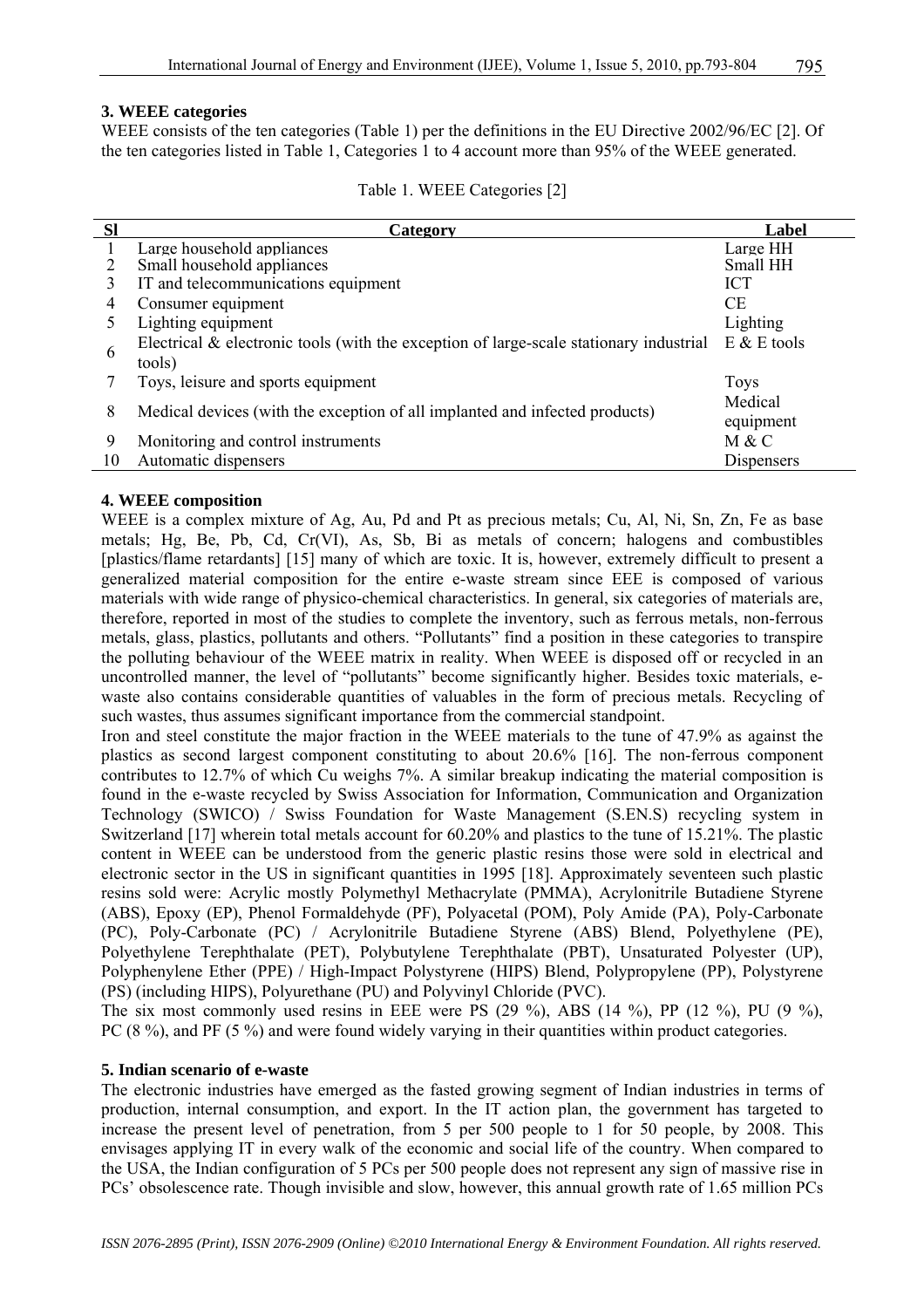has begun to work in increasing obsolescence rate of IT product. Besides this, of the nearly 5 million PCs in India, 1.38 million are either 486s or below. Although given that the figure of 1.38 million is quite low in comparison with the US estimate of 20 million obsolete computers, it represents a growing trend, particularly in the context of a rising annual growth of 1.65 million new PCs. It was estimated [19] that over 2 million old PCs ready for disposal India. An estimated 30,000 computers become obsolete every year from the IT industry in Bangalore alone and was attributed to an extremely high obsolence rate of 30% per annum. The global annual generation of WEEE is given in Table 2. It can be seen from the table that India is ranked  $4^{t\overline{h}}$  amongst the selected countries.

| Country    | <b>Rank</b> | <b>Generation</b><br><b>TPA</b> | Categories of Appliances counted in e-<br>waste                                                               | Year | <b>Reference</b>             |
|------------|-------------|---------------------------------|---------------------------------------------------------------------------------------------------------------|------|------------------------------|
| Switzerlan | 7           | 66,042                          | Office & Telecommunications Equipment,                                                                        | 2003 | [20]                         |
| Germany    | 2           | 1,100,000                       | Consumer Entertainment Electronics, Large                                                                     | 2005 | [21]                         |
| <b>UK</b>  | 3           | 915,000                         | Domestic<br>Appliances,<br>Small<br>and<br>Refrigerators, Fractions                                           | 1998 | $[22]$                       |
| <b>USA</b> | 1           | 2,124,400                       | Video Products, Audio Products, Computers<br>and Telecommunications Equipment                                 | 2000 | $[23]$                       |
| Taiwan     | 9           | 14,036                          | Computers, Home electrical appliances (TVs,<br>Machines,<br>Washing<br>Air<br>conditioners,<br>Refrigerators) | 2003 | [24]                         |
| Thailand   | 8           | 60,000                          | Refrigerator, Air Conditioners, Televisions,<br><b>Washing Machines, Computers</b>                            | 2003 | $\lceil 25 \rceil$           |
| Denmark    | 5           | 118,000                         | Electrical<br>Appliances<br>Electronic<br>and<br>including Refrigerators                                      | 1997 | $\lceil 26 \rceil$           |
| Canada     | 6           | 67,000                          | Computer Equipment (computers,<br>printers<br>etc) & Consumer Electronics (TVs)                               | 2005 | $[27]$                       |
| India      | 4           | 146,180                         | <b>Electronic and Electrical Appliances</b>                                                                   | 2003 | $\left\lceil 28\right\rceil$ |

|  | Table 2. E-waste generation in selected nations |  |  |
|--|-------------------------------------------------|--|--|
|  |                                                 |  |  |

The annual WEEE generation in India has been estimated to be 146,180 t based on selected EEE tracers' items [29]. The state wise breakup of generation of WEEE in India is shown in Table 3.

| SI.# | <b>STATES</b>  | <b>WEEE</b> (MT) |
|------|----------------|------------------|
| 1    | Maharashtra    | 20270.59         |
| 2    | Tamil Nadu     | 13486.24         |
| 3    | Andhra Pradesh | 12780.33         |
| 4    | Uttar Pradesh  | 10381.11         |
| 5    | West Bengal    | 10059.36         |
| 6    | Delhi          | 9729.15          |
| 7    | Karnataka      | 9118.74          |
| 8    | Gujarat        | 8994.33          |
| 9    | Madhya Pradesh | 7800.62          |
| 10   | Punjab         | 6958.46          |

Table 3. WEEE Generation in top ten states in India

In India the electronics industry has emerged as the fastest growing segment of Indian industry both in terms of production and exports. Within this segment, the IT industry is prime mover with an annual growth rate of 42.4% between 1995 and 2000 [17]. By the end of 2000, India had an installed base of 5 million personal computers (PCs). As per IT industry's estimates, about 1.65 million PC units were sold for the fiscal year 2001-2002. The Indian IT industry has a prominent global presence today largely due to the software sector. Promotion of the software industry and protection of the hardware industry from external competition has resulted in this skewed growth. More recently however, policy changes have led to a tremendous influx of leading multinational companies into India to set up manufacturing facilities, R&D Centres and offshore software development facilities. The domestic market is getting revitalized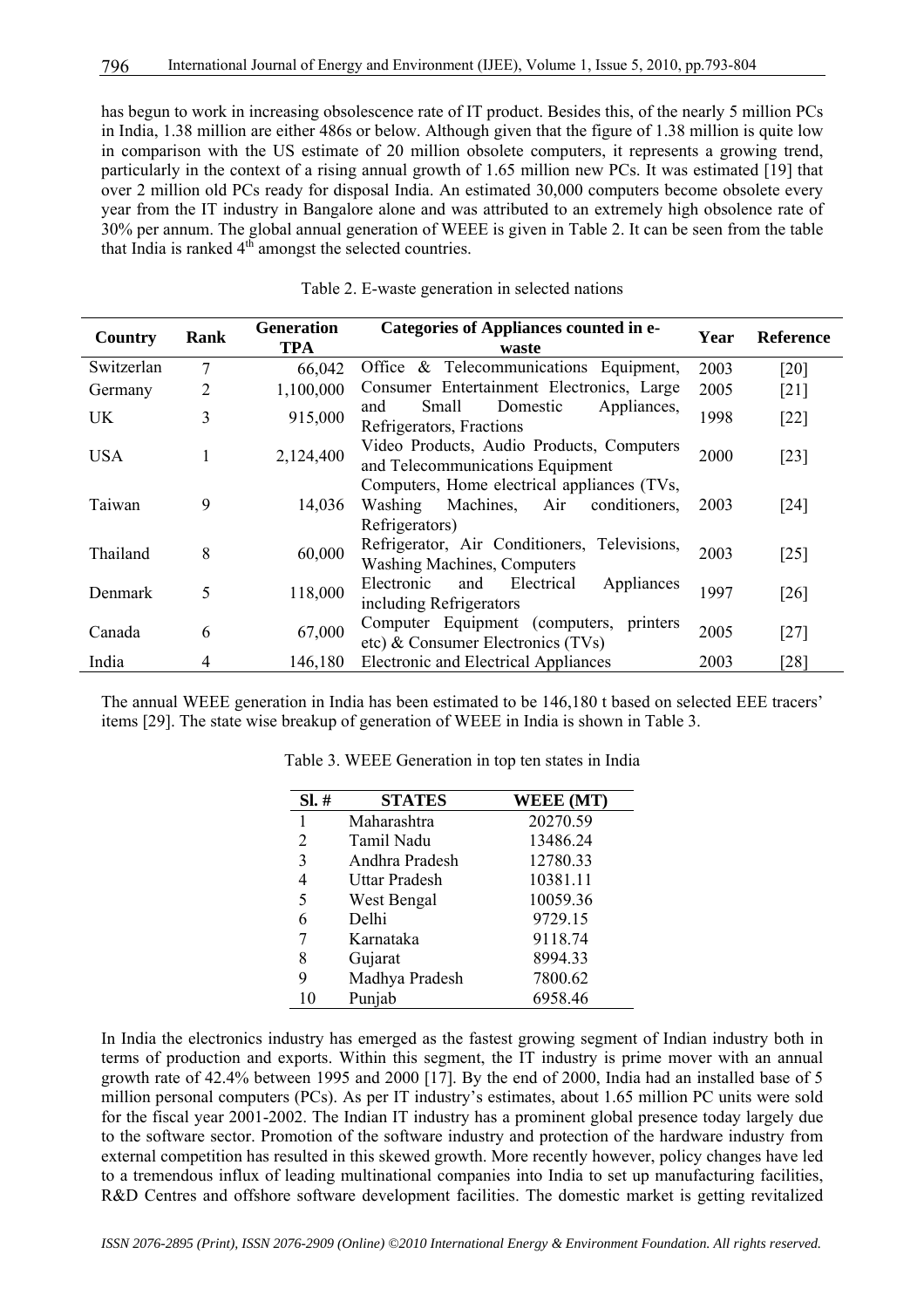due to buoyant economic growth and changing consumption patterns. This growth has significant economic and social impacts. The increase of electronic products' consumption rates and higher obsolescence rate leads to higher generation of electronic waste (e-waste). The increasing obsolescence rates of electronic products added to the huge import of junk electronics from abroad create complex scenario for solid waste management in India.

The estimated e-waste in Delhi from PCs is 6803 tonnes with 7 years obsolescence rate and 4082 tonnes with 5 years obsolescence rate assuming all the obsolete PCs go for dismantling [17]. This estimate is based on installed base of PCs in Delhi region and findings of the field survey, which indicated that 2 trucks per day of e-waste come to Delhi every day from outside for dismantling. However, tracer analysis indicates 7 years obsolescence rate of computer, which confirms that approximately 941 computers are dismantled in Delhi every day. Therefore, the PCs, which are being dismantled in 2003- 04, were sold into market around 1996, the beginning of Internet era in India. PCs dismantled may reach 700000 to 800000 per annum by 2010 considering 7 years obsolescence rate.

#### **6. WEEE legislation and activity in Switzerland**

Switzerland is the first country in the world to introduce legislation on e-waste management in 1998 in the form of an Ordinance entitled "The Return, the Taking Back and the Disposal of Electrical and Electronic Appliances" (ORDEA) [30]. Two separate WEEE recycling systems operate in Switzerland [31]: the Swiss Association for Information, Communication and Organization Technology (SWICO) Recycling Guarantee created in 1993 and the Swiss Foundation for Waste Management (S.EN.S) system established in 1990. SWICO is an association of manufacturers and importers of office electronics and IT equipment in Switzerland and S.EN.S is a non-profit organization that operates recuperation solutions on behalf of manufacturers, importers and retailers. They have established a regulation that outlines the prerequisites for the recycling companies to be commissioned for either of the systems to process the electronic scrap taken back by the respective system. Both the systems have complete take-back and recycling programmes financed by an Advanced Recycling Fee (ARF) charged on all new appliances. The ARF is charged to the customers for collecting, transporting and recycling of the disposed appliances. The Swiss system is based on EPR—both legally and operationally. Manufacturers and importers are physically and financially responsible for environmentally sound disposal of EOL products. Export of e-waste is prohibitive to non-OECD countries since Switzerland is a signatory to the Basel Convention Ban Amendment. Appliances for disposal are permitted for export as specified under Section 3 of Article 9 of the ORDEA [30] and having prior consent of the importing country. On this account, an exporter must ensure environmentally tolerable disposal of e-waste. Illegal import and export of e-waste to and from Switzerland are prevented by strict surveillance. Also multiple levels of independent controls enable checking of free riding and pilferage as well as ensure recycling quality and environmental standards.

SWICO manages "brown goods" such as office electronics, IT equipment, mobile telephones, equipment used in the graphics industry, telephones and telephone switchboard systems, consumer electronics and dental equipment. While S.EN.S handles "white goods" namely, refrigerators, washing machines, ovens, electrical tools, building, gardening and hobby appliances, electrical and electronic toys, as well as lighting equipment. The Technical Control Body of the Swiss Federal Laboratories for Materials Testing and Research, EMPA, has a bridging function between the two systems since it is a member of both organizations. One of the main responsibilities of EMPA is to collect data annually and collation thereof in respect of material inflow to and outflow of all licensed recycling companies induced by the electronic scrap taken back in the two systems. In 2003 there were 500 official collection points of SWICO and S.EN.S around Switzerland in addition to the thousands of retail locations which have to take back old equipment free of charge, irrespective of the brand or year of manufacture, thereby making it easier for consumers to dispose of their e-waste at appropriate locations [32]. SWICO and S.EN.S together paid almost 8% of the total ARF received in 2003, to the collection points. In all, the collection and logistics expense was representing almost 22.5% of the ARF received. By having common collection points, the Producer Responsibility Organizations (PROs) are better able to manage logistics, benefit from economies of scale and provide a consumer friendly, all-inclusive solution instead of a prohibitively expensive brand specific one. The two systems are well established in Switzerland. In 2004 they enabled the participating recycling companies to process about 75,000 t of WEEE—which corresponds to about 11 kg recycled WEEE per inhabitant. This figure significantly exceeds the goal of 4 kg recycled WEEE per inhabitant defined in the European WEEE directive [2]. Even though the 68,000 t of e-waste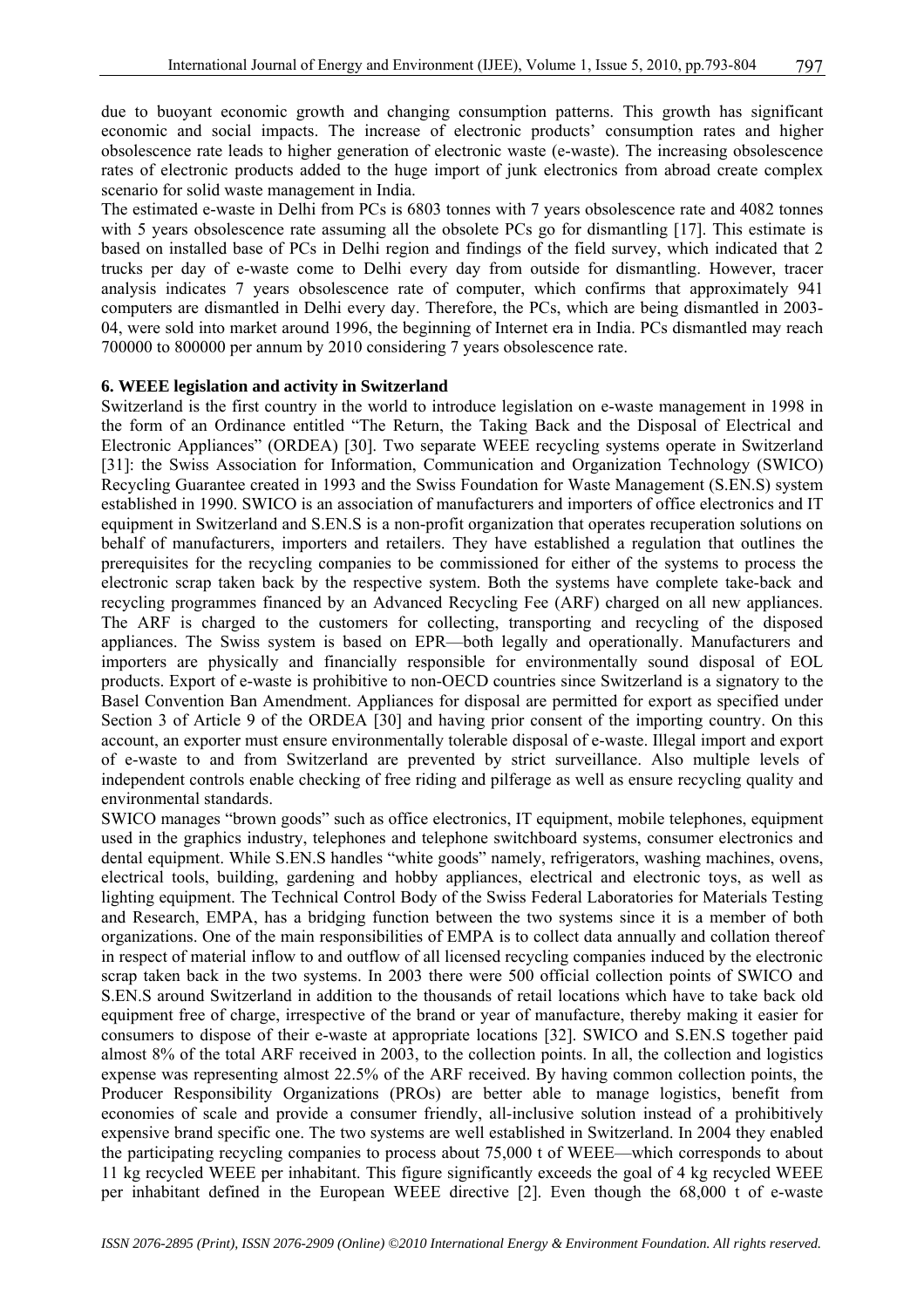collected in Switzerland in 2003 represented only 2.6% of the waste stream, it corresponds to a little over 9 kg per capita - substantially more than the 4 kg per capita target set by the EU in the WEEE Directive [33].

#### **7. EU WEEE directive and RoHS directive**

The European Union was established under that name in 1992 by the Treaty on European Union (the Maastricht Treaty). However, many aspects of the Union existed before that date through a series of predecessor relationships, dating back to 1951. The European Union has enacted two Directives on ewaste regulation, the first on the product recycling after being discarded at the EOL (i.e., Waste Electrical and Electronic Equipment, WEEE) [2, 34] and the second limiting the use of certain substances (Restriction on the use of Hazardous Substances, RoHS) [35].

#### *7.1 WEEE Directive Rationale*

In the EU, electro-scrap is the fastest growing waste stream, growing at 3-5% per year, which is three times faster than average waste source. Each EU citizen currently produces around 17-20 kg of e-waste per year. Some 90% of this waste is still land filled, incinerated, or recovered without any pre-treatment. This allows the substances it contains to make their way into soil, water and air where they pose a risk to human health. Based on the premise of producer responsibility and that improved product design can better facilitate recycling and disposal of products at EOL, the principal objectives [36] of the WEEE Directive are to:

- Reduce WEEE disposal to landfill;
- Provide a free producer take-back scheme for EOL equipment from August 13, 2005;
- Improve product design that prevents generation of WEEE and enhances its recoverability, reusability and/or recyclability;
- Establish collection facilities for WEEE; and
- Provide finance by the producers for the recovery and treatment of WEEE, including provisions for placing financial guarantees on new products placed on the market.

The WEEE Directive is very broad in scope, covering virtually all electrical and electronic equipment used by consumers or intended for professional including products sold in the EU from abroad and products sold electronically [36]. There are ten categories of products covered as discussed earlier. The EU does impose the requirements of its Directives directly on its Member States rather than on companies or consumers. Member States are responsible to implement policies to ensure compliance with EU Directives. The EU can impose penalties on Member States that fail to comply. The legal basis of the WEEE Directive is environmental protection, meaning that the EU sets a minimum standard and Member States can choose to implement more restrictive policies. For example, a country may set higher recycling targets than those contained in the Directive and/or require that they be achieved by an earlier date. To encourage designs that facilitate repair, reuse, disassembly, and recycling, the WEEE Directive establishes the principle of EPR for dealing with this waste stream. Producers are financially responsible for taking back their own products at EOL and managing them in accordance with the Directive. Producers may form an individual or a collective system to fulfill their obligations. They may not use design features that prevent products from being reused unless such features provide overriding safety or environmental benefits.

A primary goal of the Directive is "to minimize the disposal of WEEE as unsorted municipal waste and to achieve a high level of separate collection of WEEE." Member States were to ensure by August 13, 2005, that there were systems financed by producers, to separately collect WEEE from end users. WEEE must be separately collected from private households at an average rate of at least 4 kg (8.8 lbs) per person per year by December 31, 2006. The EU will set a new target by December 31, 2008. Producers on an individual or collective basis may organize management systems. The Directive sets separate targets for reuse/recycling and recovery (which includes waste-to-energy recovery), based on amounts collected by weight. Producers must give priority to reuse, and targets must be achieved by December 31, 2006 although extensions have been offered to several Member States. Member States must ensure that records are kept on the amounts of materials entering and leaving treatment, recycling, and recovery facilities. The best available treatment, recycling, and recovery techniques must be used. Member States must also ensure that treatment facilities obtain all relevant permits from the appropriate authorities. Any exports of WEEE for treatment must comply with EU and OECD regulations on the export of waste.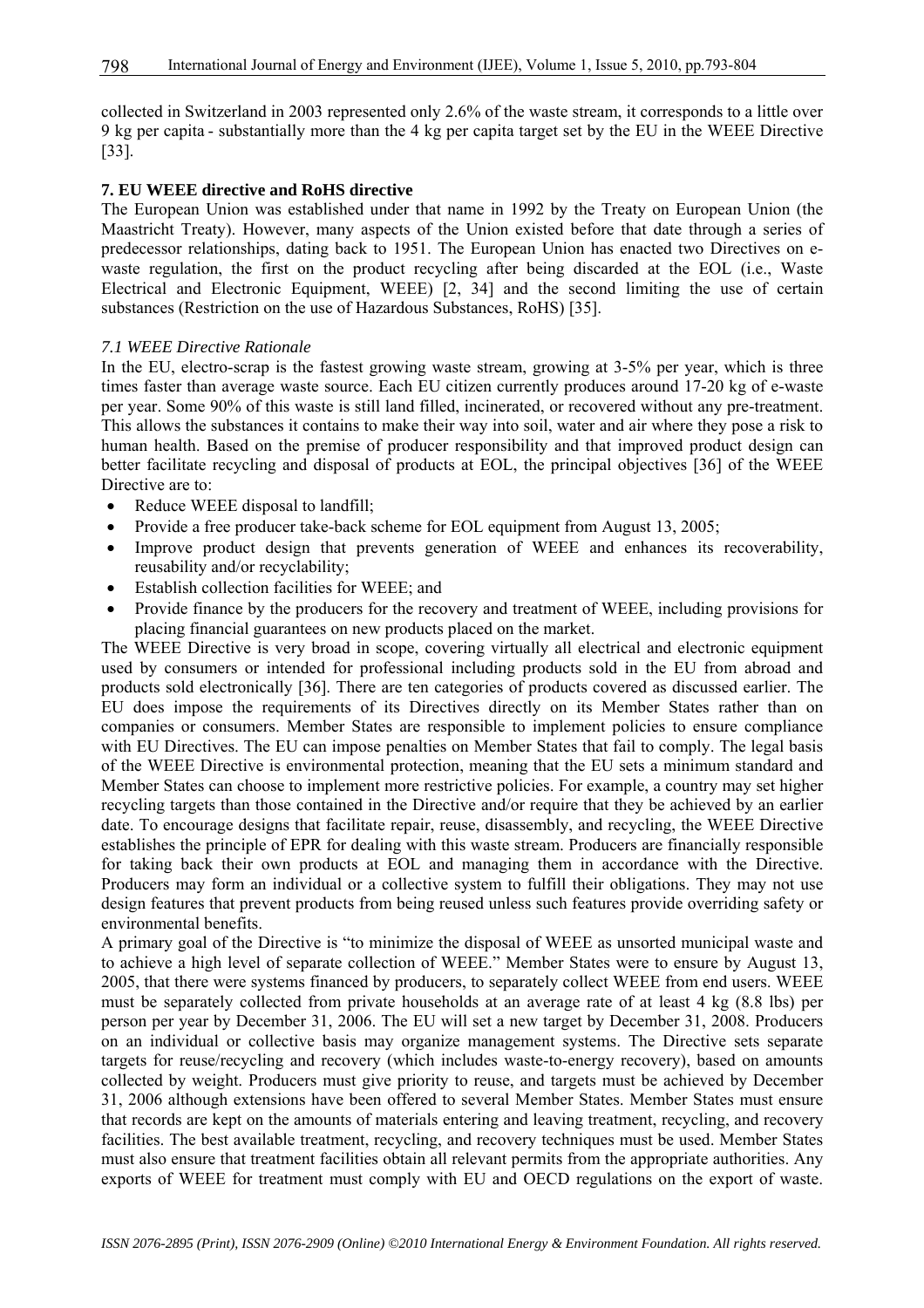Exported equipment will not count toward recovery and reuse/recycling targets unless the exporter can prove that the waste treatment methods used meet the requirements of the Directive. The Directive also specifies many substances and components that must be removed from all separately collected WEEE.

Producers are responsible for the costs of picking up WEEE from collection facilities and for refurbishing waste products for reuse or for recycling and recovery. For "Historical Products" those put on the market before August 13, 2005, the costs of waste management are to be shared by all producers in existence at the time those costs are incurred. These producers may impose a separate "visible fee" (one that is explicitly designated, perhaps on the price tag) to cover these costs for eight years (ten years for large household appliances). End users other than households may be made partly or totally responsible for financing the management of historical products. For "New Products" those put on the market after August 13, 2005, producers have "individual responsibility." That is, they must pay the cost of managing their own products. They can do this through programs set up by individual companies or through participation in collective schemes. No visible fees are permitted to fund the management of waste from new electrical and electronic products. When producers put a new product on the market, they must provide a financial "guarantee" that waste management of the product will be paid for. Producers can make good on this guarantee by participating in a PRO, paying recycling insurance, or setting up a special bank account for this purpose.

Member States must establish a register of producers and collect annual information on the amounts of EEE that are put on the market, collected, reused, recycled, and recovered. They must transmit this information to the EU Commission every two years. The EU has established a standard format for this reporting. The first set of information will cover the years 2005 and 2006. Member States must establish inspection and monitoring systems and impose effective penalties for lack of compliance. The imposition of penalties for non-compliance ranges from fines (up to  $\epsilon$ 1.2 million in Spain, and  $\epsilon$ 50,000 in Germany) to imprisonment (in eight countries, including the Netherlands and Ireland) as well as revocation of trade licenses (Czech Republic, Poland, Spain), recalling products (Germany, Ireland) or prohibition of sales (Ireland, Finland, Poland) [37]. The recovery and recycling targets to be met by EU Member States (excluding those who have received derogation) are outlined in Table - 4.

| <b>Product Category [Annex IA]</b>     | <b>Recovery Target,</b> | <b>Recycling Target,</b> | <b>Target</b> |
|----------------------------------------|-------------------------|--------------------------|---------------|
|                                        | wt.                     | wt.                      | Date          |
| Large Household Appliances             | 80%                     | 75%                      |               |
| <b>Small Household Appliances</b>      | 70%                     | 50%                      |               |
| IT and Telecommunications Equipment    | 75%                     | 65%                      |               |
| Consumer Equipment                     | 75%                     | 65%                      | 31.12.2006    |
| <b>Lighting Equipment</b>              | 70%                     | 50%                      |               |
| <b>Electrical and Electronic Tools</b> | 70%                     | 50%                      |               |
| Toys, Leisure, Sports Equipment        | 70%                     | 50%                      |               |
| <b>Medical Devices</b>                 | <b>NA</b>               | <b>NA</b>                | 31.12.2008    |
| Monitoring and Control Instruments     | 70%                     | 50%                      |               |
| <b>Automatic Dispensers</b>            | 80%                     | 75%                      | 31.12.2006    |

| Table 4. Recovery and reuse/recycling targets to be met by EU member states [2] |  |
|---------------------------------------------------------------------------------|--|
| (excluding those who have received derogation)                                  |  |

**By end 2006**: All EU countries should ensure that 4kg of waste is to be collected per person each year (2008 for some of the newest Member States)

#### **8. Directive on the use of certain hazardous substances (RoHS)**

This Directive [35] covers the same scope as the Directive on WEEE (except for medical devices and monitoring and control instruments). It also applies to electric light bulbs and luminaires in households. From 1 July 2006, lead, mercury, cadmium, chromium (VI), polybrominated biphenyls (PBBs) and polybrominated diphenyl ethers (PBDEs) in EEE must be replaced by other substances. However, as it is not always possible to completely abandon these substances, the Commission provides for a tolerance level of 0.1% by weight in homogenous materials for lead, mercury, chromium (VI), polybrominated biphenyls (PBBs) and polybrominated diphenyl ethers (PBDEs), and a tolerance level of 0.01% by weight in homogenous materials for cadmium. In addition, certain uses specified in the Annex to the Directive are tolerated.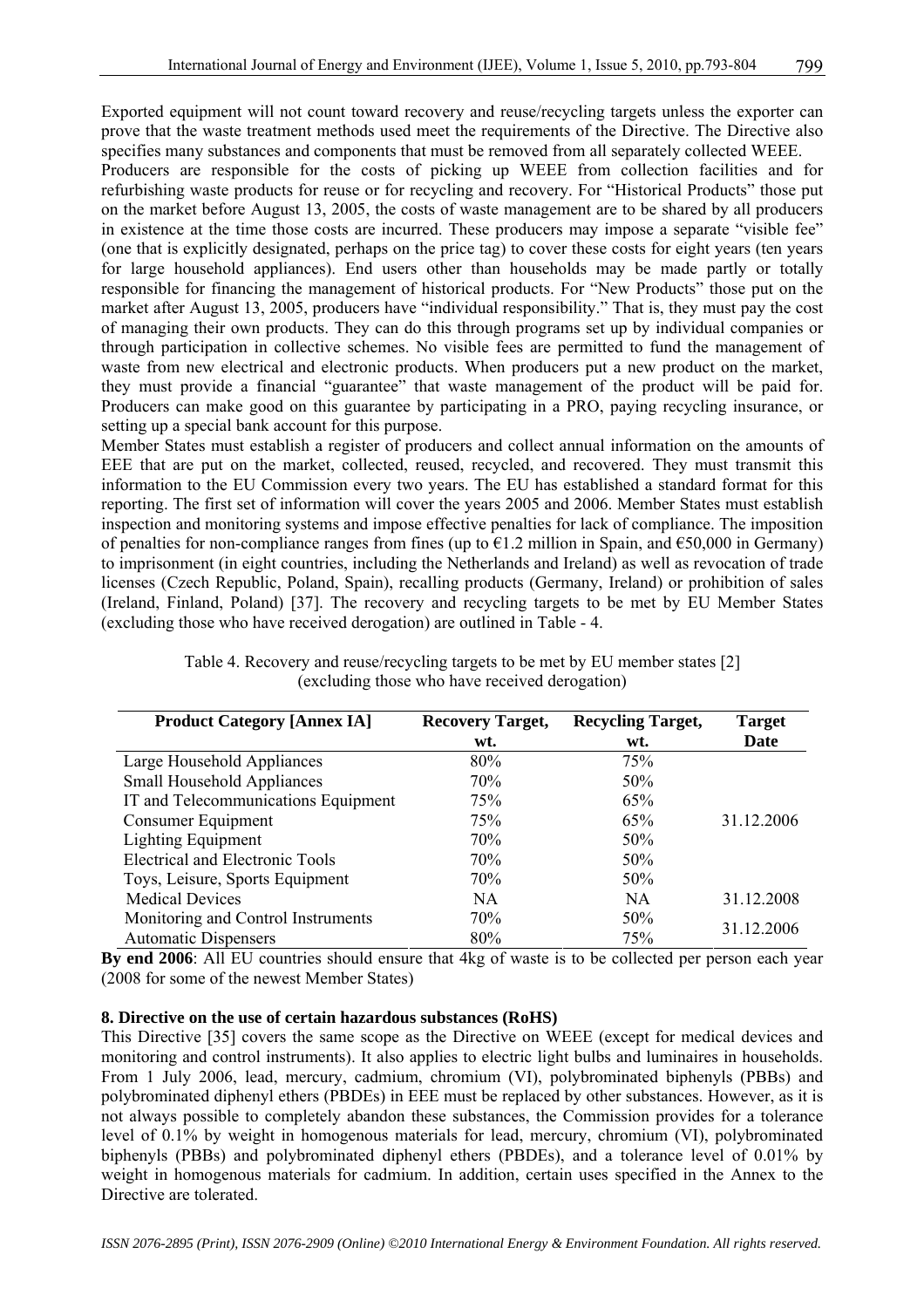#### **9. Drawbacks of the WEEE directives**

The freedom of each member state to interpret conceptual rules set under a policy framework like the WEEE directive might look attractive. Experience with different implementation approaches also creates the opportunity to learn from best practice in different countries. However, the Directive suffers from few drawbacks [12]:

- a. Verbose definition of system design rules that necessitates a relative boost of the manpower to ensure legislation and creates substantial cost burdens to the equipment manufacturers.
- b. Fail to create a design feedback loop to the manufacturer.
- c. Missing is the consideration for eco-efficiency in recycling.
- d. Entail inefficient organizational structures that are far from being simple and clear.
- e. Missing is the decentralized decision-making.

The hazardous components present in the WEEE and the provision under Annex II of the directive on comparison indicated that the removal of hazardous substances from WEEE-stream might not necessarily lead to the removal of all hazardous substances present in the waste stream. Clearly, this fact demonstrates that, a treated WEEE-stream in conformity to EU WEEE Directive may still be hazardous. This is a serious drawback of the Directive and it requires further refinement.

#### **10. WEEE management in India – an informal sector**

Recycling of e-waste is a market-driven and growing industry in India. The waste collectors pay consumers a positive price for their obsolete appliances. The small collectors in turn sell their collections to traders who aggregate and sort different kinds of waste and then sell it to recyclers, who recover the metals. The EMPA field study in New Delhi [20] indicated that the entire recycling activity was based on a network existing among collectors, traders and recyclers, each adding value, and creating jobs, at every point in the chain. The initial investment required starting a collection, dismantling, sorting or recovery is low which makes the business very attractive for small entrepreneurs. However, this business has significant employment potential under Indian conditions. Collection, dismantling, sorting and segregation and even metal recovery are done manually in India. Therefore, the informal e-waste recycling sector employs many unskilled or semi-skilled workers. EMPA pilot study [20] estimated that the recycling and recovery operations in Delhi alone involve at least 10,000 people in a situation where there are no national figures available as yet. Of course, the national figure would be much higher. In Bangalore there are more than 500 operating recyclers of discarded computers and electronic components [38]. They sell second-hand parts either to computer assemblers in the grey market or to buyers directly. Most of them then burn the waste; mainly plastics and printed circuit boards, in illegal dump yards near residential colonies. Some of the wastes including lead are dumped along with the municipal waste and then burnt in the open air. There are more than 100 illegal dumping sites working in Bangalore. On the other hand, the import situation of the WEEE in India is very alarming at present. The wastes are collected by recyclers abroad and are sold to waste traders from India. Wastes are then landed in ports like Mumbai, Chennai, Cochin, Kandla etc. The traders got these wastes cleared from customs paying fines. Finally, the wastes are distributed throughout the country for recycling in the informal sector like in Delhi, Mumbai and Chennai. Computer wastes imported through Chennai port during the period July 2002 to January 2004 was about 1321.12 MT. Computer wastes imported as mixed computer scrap through Chennai port between January 2003 and Januray 2004 was about 13,328 MT [19]. The recyclers, most of whom work with their bare hands, also extract precious metals such as gold and silver using very primitive chemical processes deploying children and women indiscriminately. The workers profile in the informal sector is given in Table 5.

| Table 5. Workers profile |                |                    |  |
|--------------------------|----------------|--------------------|--|
| Workers                  | <b>Numbers</b> | 25,000             |  |
| E-waste processed        | <b>TPA</b>     | 10,000-20,000      |  |
| Work duration            | Hours/day      | 8 to 10            |  |
| Daily Wages (Rs)         | Women          | 50                 |  |
|                          | Men            | 100                |  |
| Working place            | Assemblers     | Shops go down      |  |
|                          | Dismantlers    | Residence basement |  |
|                          | Recyclers      | Closed door units  |  |
| Safety measures          |                | Minimal            |  |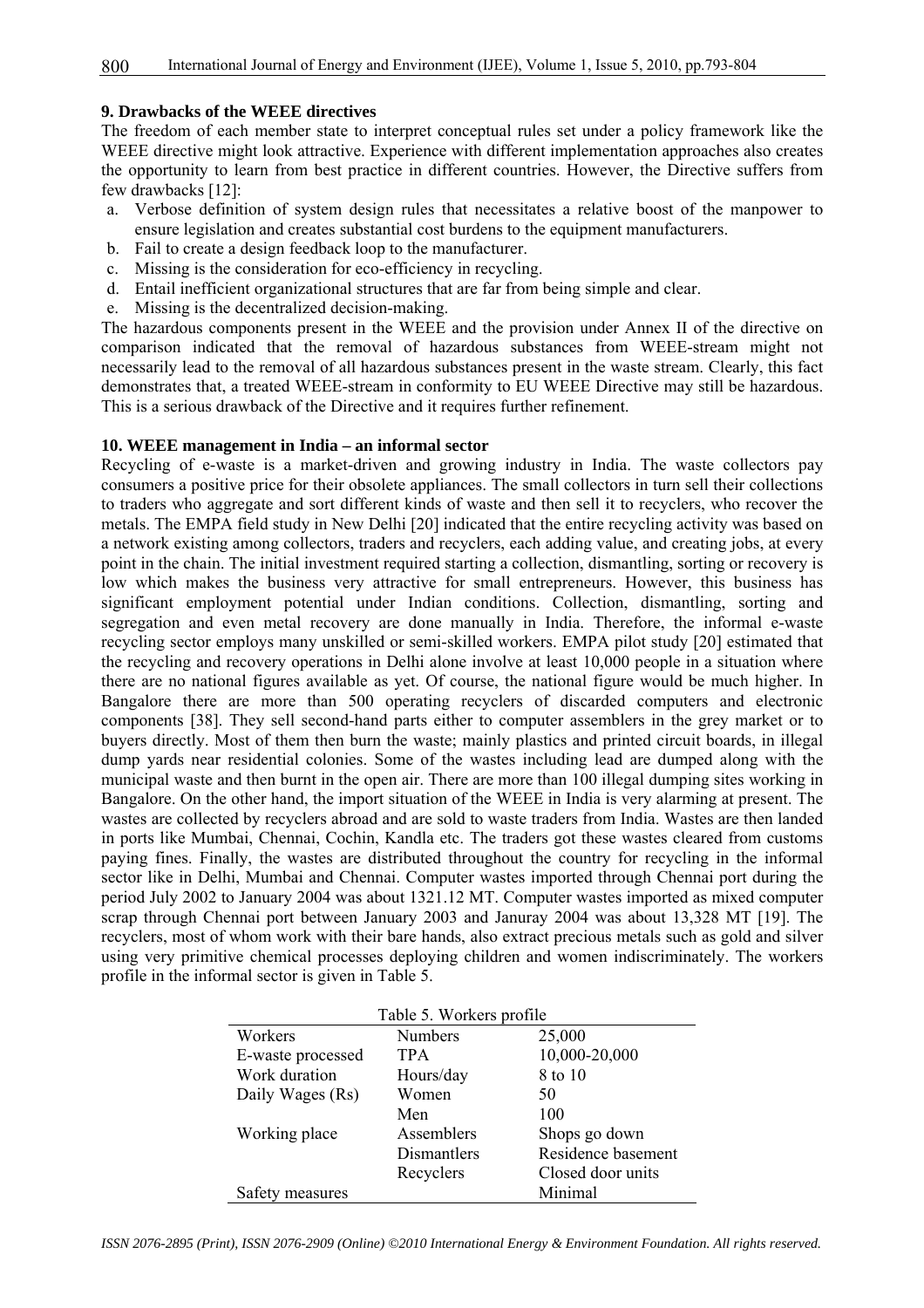However, e-waste handlers are at a much higher risk of uncontrolled emission of hazardous toxics from the perspective of Occupational Hazard in India. The health hazards from fumes, ashes and harmful chemicals affect not only the workers who come into contact with the e-waste, but also the environment associated with the recycling operations. This could be perhaps due to (i) the low level of awareness among workers regarding the hazards of the chemicals, (ii) adopting primitive process in which they are exposed to, (iv) the minimum protection and safety measures they are obliged to take, and (v) the lack of formal guidelines as well as a lax enforcement of existing environmental laws.

#### **11. Indian initiatives**

The growing hazards of e-waste in India as discussed above were noticed by the government, industry, users and NGOs and felt it necessary that the treatment of WEEE for recovery shall follow environmentally sound technologies. In view of the above scenario, "Indian initiatives" have beginning to develop. A collaborative programme entitled "Indo-Swiss-German e-Waste Initiative" has been formed [39]. The marshaled objective and scope of the initiative include (i) Management of e-waste in an environmentally sound manner so as to reduce the risks to the society as also to abate the pollution of the environment owing to unsafe e-waste handling; (ii) Development of skills to all concerned through knowledge transfer by means of seminars, workshops, campaign etc. and (iii) Initially the existing informal recyclers to be selected as the target group for evolving methodologies to create an integrated formal category. This programme has been conceived with various supports as: **(a) National Support** for WEEE Strategy & Coordination Work Group; **(b) Local & Regional support,** for instance, from Delhi, Bangalore and Mumbai; **(c) Industry Initiatives** from MAIT, e**-**Parisaraa Pvt. Ltd. Trichyraya and others; **(d) International Support** primarily from Germany and Switzerland as also from UNEP (for Environment & e-Waste in India) and from EU (for the Creation of Optimum Knowledge Bank for Efficient E-Waste Management in India).

A National WEEE Task Force headed by Chairman CPCB was thus formed in July 2004, comprising representatives from other governmental agencies, NGOs, Industry Associations, experts in the field and producers from both formal and informal sectors. The mandate of national task force is to identify, plan and implement all issues related to e-waste in India to fulfill the ambition of the initiatives [40].

#### **12. Indian WEEE policy framework**

The Government of India has reiterated its commitment to Waste Minimization and Control of Hazardous Wastes, both nationally and internationally. The Basel Convention on the Control of Transboundary Movement of Hazardous Wastes and Disposal was signed by India on 15th March 1990 ratified and acceded to in 1992. A ratification of this convention obliges India to address the problem of transboundary movement and disposal of "hazardous wastes" through international cooperation. India cannot export "hazardous wastes" per the Basel Convention, listed in Annex VIII of the Convention from the countries that have ratified the ban agreement. The Hazardous Wastes (Management and Handling) Amendment Rules, 2008 [13] control the import of hazardous waste from any part of the world into India. However, import of such wastes may be allowed for processing or reuse as raw material. There are no specific Rules pertaining to the management of e-waste as of now excepting speciation of some waste electrical and electronic items in the aforementioned Rules of India. However, draft guidelines pertaining to the environmentally sound management of e-waste were proposed in India [41]. Some of the suggestions that are elicited in the aforesaid draft guidelines are described herein:

- Current Indian guidelines as well as practices for hazardous waste management in India may be adequate for establishing and operating "Integrated E-Waste Management Facility" (IEWMF). This will reduce interventions in the existing regulatory institutional mechanism related to pollution prevention, abatement and control.
- In order to ensure availability of e-waste to IEWMF, collection and transportation in tandem shall be developed. An organization comprising industries or industry association both at national and at local level may be empowered for collection and transportation of e-waste similar to that operates outside India. However, the operator of the e-waste treatment facility will integrate these steps till such an organization is being set up.
- Secured Land Filling (SCF) and Incineration solely for e-waste residues shall be permitted within the national regulatory framework as is being practiced for the hazardous wastes.
- Burning of plastic containing flame-retardants can be permitted in common hazardous waste incineration facilities. But monitoring and control of plastic burning at these facilities is a big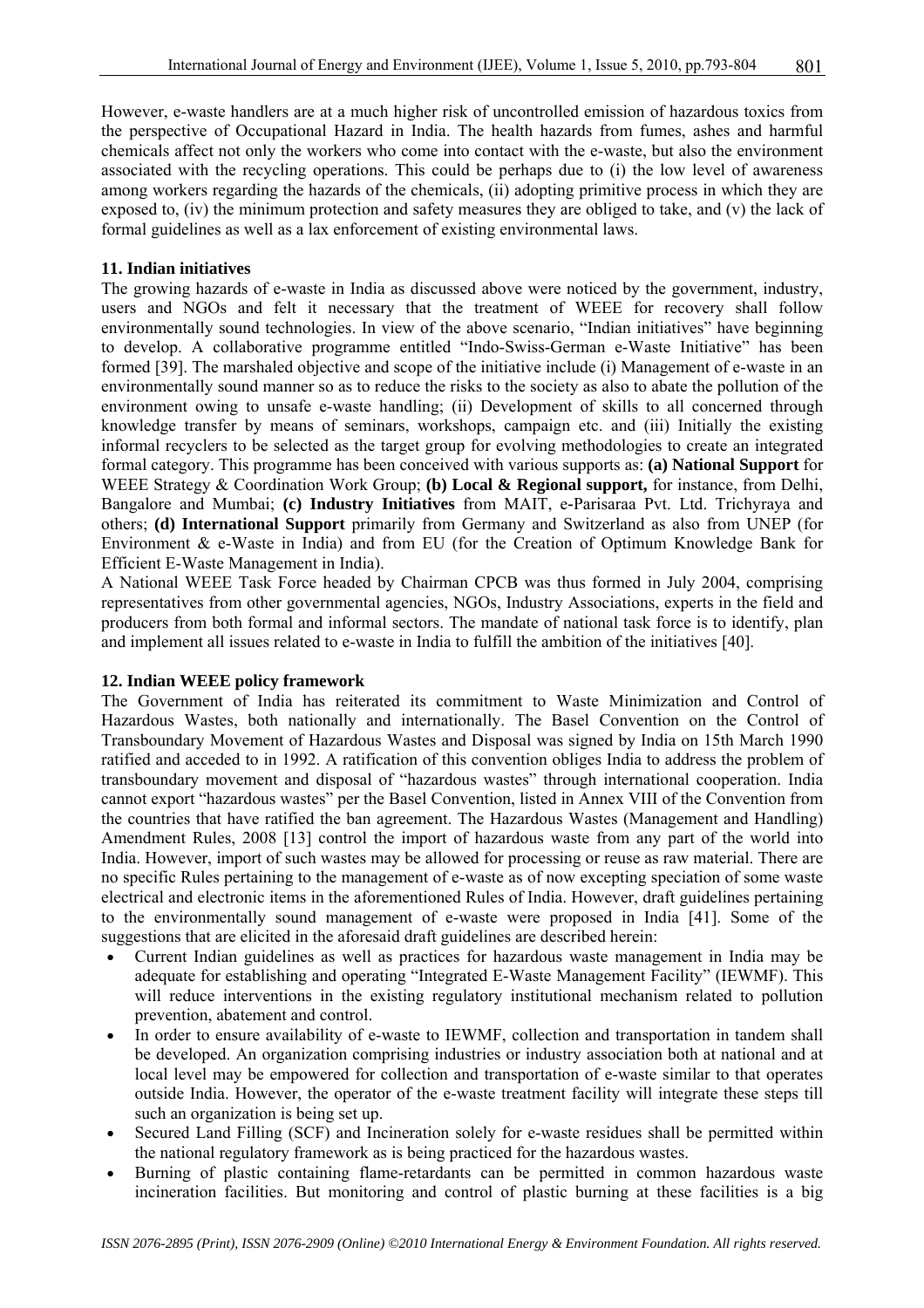environmental health and safety issue. Therefore, such plastic is recommended to be land filled in nearby TSDF.

- CFCs shall be handled as per the Montreal Protocol.
- Capacitors containing PCB's can be incinerated in common hazardous waste incineration facilities.
- CRT breaking and glass recycling are being practiced in organized sector in India. These facilities fall under the purview of existing environmental regulations in force. Lead generated from this stage of operation can be either recycled or disposed off in nearby TSDF.
- Existing Lead recycling facilities from batteries and mercury recovery facilities (distillation process) fall under the provisions of environmental regulations in force. These can be temporarily stored at ewaste dismantling facility and later disposed in TSDF in case of very low recovery.
- The complete recycling of e-waste including the Metal Recovery should be encouraged for settingup of IEWMF.
- Used Oil needs to be disposed out in conformity to the HWR.
- It is recommended that the equipment used in dismantling facility to be covered under category of pollution control equipment so that the treatment facility can charge 100% depreciation in the first year. This will improve financial viability of the e-waste facility.
- Government at State level may encourage in the allocation of land through various incentive schemes.
- Applicability of EPR can be reviewed under Indian Context.

#### **13. Conclusion**

Electronic waste, or e-waste, or WEEE has been emerging as a risk to the society as also a business opportunity of increasing significance, considering the volumes of e-waste being generated and the content of both toxic and valuable materials in them. The valuables in e-waste are over 60%, while pollutants comprise a meager 2.70%. WEEE constitutes 8% (ca.) of municipal waste. The Basel Convention has identified e-waste as hazardous considering the high toxicity of pollutants especially when burned or recycled in uncontrolled environments, and developed a framework for controls on transboundary movement of such waste. The Basel Ban, an amendment to the Basel Convention that has not yet come into force, would go one step further by prohibiting the export of e-waste from developed to industrializing nations. Several countries across the globe have implemented or are about to implement specific electronics recycling regulations based on the principle of Extended Producer Responsibility (EPR). The international legislative practices (legislation of Switzerland, the EU WEEE Directive, RoHS and the weaknesses of EU, WEEE Directive) followed by Indian initiatives intended to help manage these growing quantities of e-waste are discussed. A National WEEE Task Force headed by Chairman CPCB was formed in India in July 2004 comprising representatives from other governmental agencies, NGOs, Industry Associations, experts in the field and producers from both formal and informal sectors for exploring WEEE Management practices in India. Though no specific Rules pertaining to the management of e-waste in India are prescribed, draft guidelines however, pertaining to the environmentally sound management of e-waste was proposed.

#### **References**

- [1] Puckett, J. Smith.T., Exporting harm: the high-tech trashing of Asia. The Basel Action Network. Seattle. 2002. Silicon Valley Toxics Coalition. San Jose.
- [2] EU, Pages 24-39 in Directive 2002/96/EC of the European parliament and of the council of 27 January 2003 on waste electrical and electronic equipment (WEEE). Official Journal OJ L 37 of 13.02.2003; Accessed in Jun 2006: http://europa.eu.int/eur-lex/en/.
- [3] Detzel, A., Giegrich, J., Krüger, M., Möhler, S. Ostermayer, A., Ökobilanz für PET-Einwegsysteme unter Berücksichtigung der Sekundärprodukte [Life cycle assessment study of PET one-way bottles respecting secondary products]. IFEU GmbH, on behalf of PETCORE. 2004. Brussels, Heidelberg: IFEU GmbH.
- [4] Grether, T., Gilgen, P.W. Dinkel, F., Nachhaltigkeit von aluminium-verpackungen [Sustainability of aluminium packagings]. Arbeitsgemeinschaft S.E.E.ch- on behalf of IGORA-Genossenschaft. 2003. Zurich, St. Gallen.
- [5] Prognos, Nachhaltigkeitsbewertung und Perspektiven des Dualen Systems in Deutschland [Sustainability assessment and perspectives of "Duales System" in Germany]. Prognos AG- on behalf of Duales System Deutschland AG. Cologne. 2002. Germany: Prognos Ltd.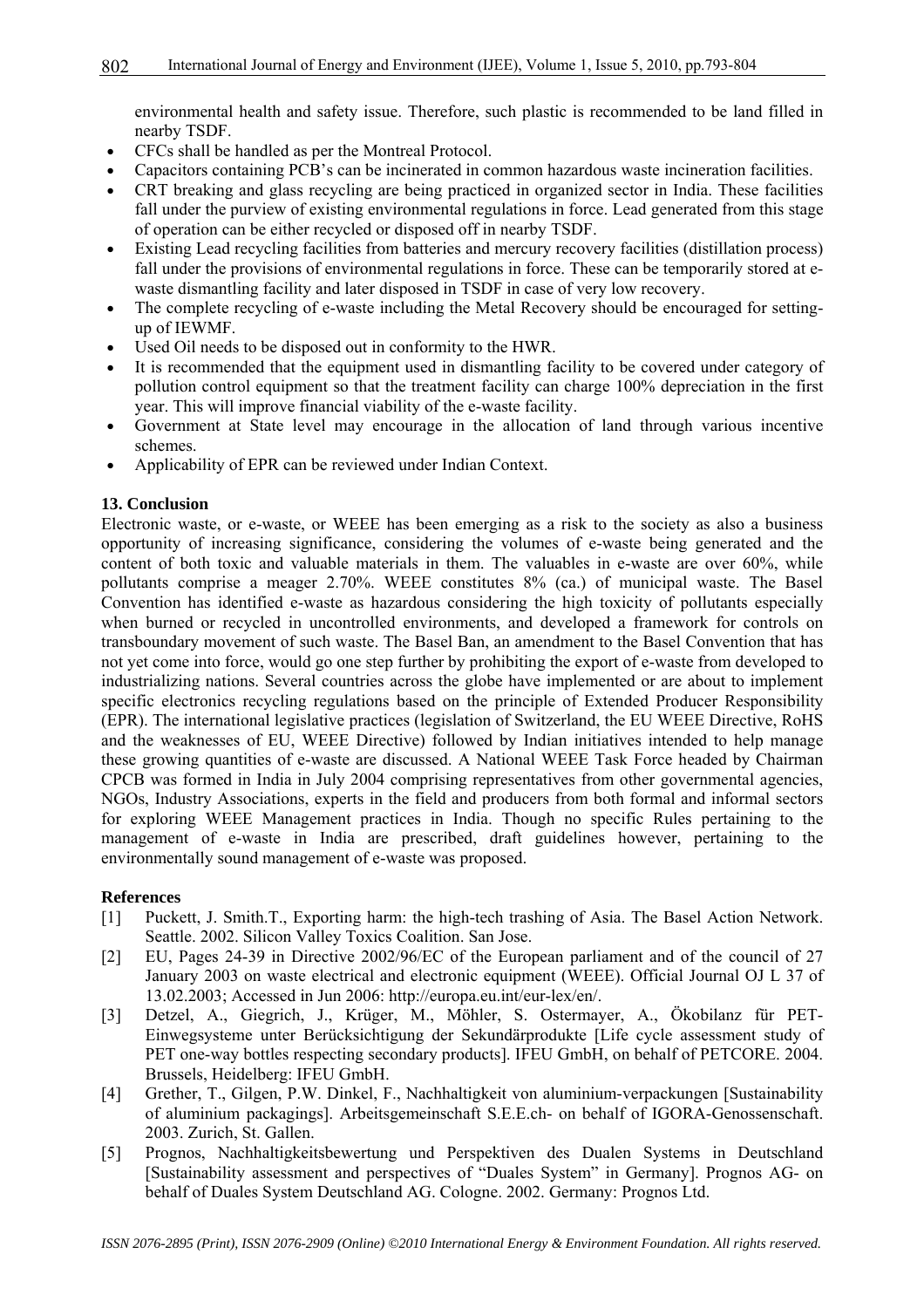- [6] Cui, J., Mechanical Recycling of Consumer Electronic Scrap. Ph.D. Dissertation. Department of Chemical Engineering and Geosciences, Division of Mineral Processing. 2005. Luleå University of Technology. SE-971 87, Luleå, Sweden.
- [7] The Economist, 29.01.2005. p. 56. 2005. London.
- [8] Hieronymi, K., Implementing the WEEE directive, Proc. Int. Symposium on Electronics and the Environment, May 7-9, 2001. Denver, US.
- [9] Ueno, K., Current Status of Home Appliances Recycling in Japan, ECP Newsletter no. 18, 2003. JEMAI, Japan.
- [10] Ronningen, B., Competitors together in PRO (Producers Responsibility Organization) A case study of the PRO-system in Norway, Proc. Int. Symposium on Electronics and the Environment, May 16-19, 2005. New Orleans, US.
- [11] OECD, Organization for Economic Cooperation and Development (OECD), Extended Producer Responsibility: A Guidance Manual for Governments. 2001. Paris.
- [12] Bohr, P. Policy tools for electronics recycling characteristics of a specific certificate market design. ISEE. 1-6. 2006. Accessed on Aug 2006: http://web.mit.edu/ebm/Bohr\_ISEE\_2006.pdf.
- [13] MoEF, Hazardous Wastes (Management and Handling) Amendments Rules, 2008. Ministry of Environment and Forests, Government of India. 2008. Available from: http://envfor.nic.in.
- [14] UNEP United Nations Environment Programme. E-waste Management. Accessed on December 2007: http://www.unep.fr/pc/pc/waste/e\_waste\_fag.htm.
- [15] Hagelüken,C., Art, S. Recycling of e-scrap in a global environment chances and challenges: Umicore Precious Metals Refining. Indo-European Training Workshop. Bangalore & New Dehli. May 4/5 & 8/9, 2006.
- [16] ETC/RWM. European Topic Centre on Resource and Waste Management (Topic Centre of the European Environment Agency) part of the European Environment Information and Observation Network (EIONET); Accessed on Jan 2007: http://waste.eionet.eu.int/waste/6.
- [17] EMPA. The e-waste guide; Accessed on Aug 2006: http://www.ewaste.ch/.
- [18] APC. An Industry Full of Potential Ten Facts to Know about Plastics from Consumer Electronics 2003 Update: American Plastics Council.
- [19] Sinha, S., E-Waste-An Indian Perspective. Workshop on efficient e-waste management. 8–9 May 2006. Venue Hotel Intercontinental Eros. Nehru Place, New Delhi. India.
- [20] EMPA, E-waste pilot study Delhi: knowledge partnerships with developing and transition countries. St. Gallen. Accessed on Jun 2006: http://www.ewaste.ch/.
- [21] ZVEI. Deutscher Zentralverband Elektrotechnik-und Elektroindustrie, i.e. German Electrical and Electronic Manufacturers' Association. 2005.
- [22] ICER. UK Status Report on Waste from Electrical and Electronic Equipment Industry Council for Electronic Equipment Recycling (ICER). 2000.
- [23] USEPA. Municipal Solid Waste in the United States: 2000. Facts and Figures. Office of Solid Waste and Emergency Response. Pages 150-160 in EPA530-R-02-001. 2002.
- [24] RRFMC. Resource Recycling Fund Management Committee (RRFMC), Environment Protection Administration, Taiwan, ROC. 2003. Accessed on Jan 2007: http://cemnt.epa.gov.tw/eng/.
- [25] Multimedia. Government moves to stem tide of 'e-waste'; 2003. Accessed on Jan 2007: http://www.nationmultimedia.com/page.
- [26] Waste 21. Waste management plan 1998-2004, Denmark. 2004. Accessed on Jan 2007: http://www.mst.dk/udgiv/publications/ 2003/87-7972-740-9/html/.
- [27] Fact Sheet. Proposed End-of-Life Information Technology Equipment and Consumer Electronics (e-waste) Recycling Program, Saskatchewan Environment, Environmental Protection Branch. 2005. Canada.
- [28] Ramlogan, R., Persadie, N. E-waste: Why legislate? in SWMCOL's E-Waste Symposium held at the Crowne Plaza Hotel, Port of Spain, Trinidad, WI. 17- 18 August 2005. Accessed on Dec 2006: http://www.swmcol.co.tt/documents/ eWASTE2005.htm.
- [29] Jain, A. E-Waste Management in India (Current Status & Needs): Creation of Optimum Knowledge Bank for Efficient e-Waste Management in India, Workshop on efficient e-waste management. 8–9 May 2006. Venue Hotel Intercontinental Eros. Nehru Place, New Delhi. India.
- [30] SAEFL, Ordinance on the return, take-back and disposal of electrical and electronic equipment. Adopted on 14 January 1998, Entry into force 1 July 1998, http://www.umweltschweiz.ch/imperia /md/content /abfall/.